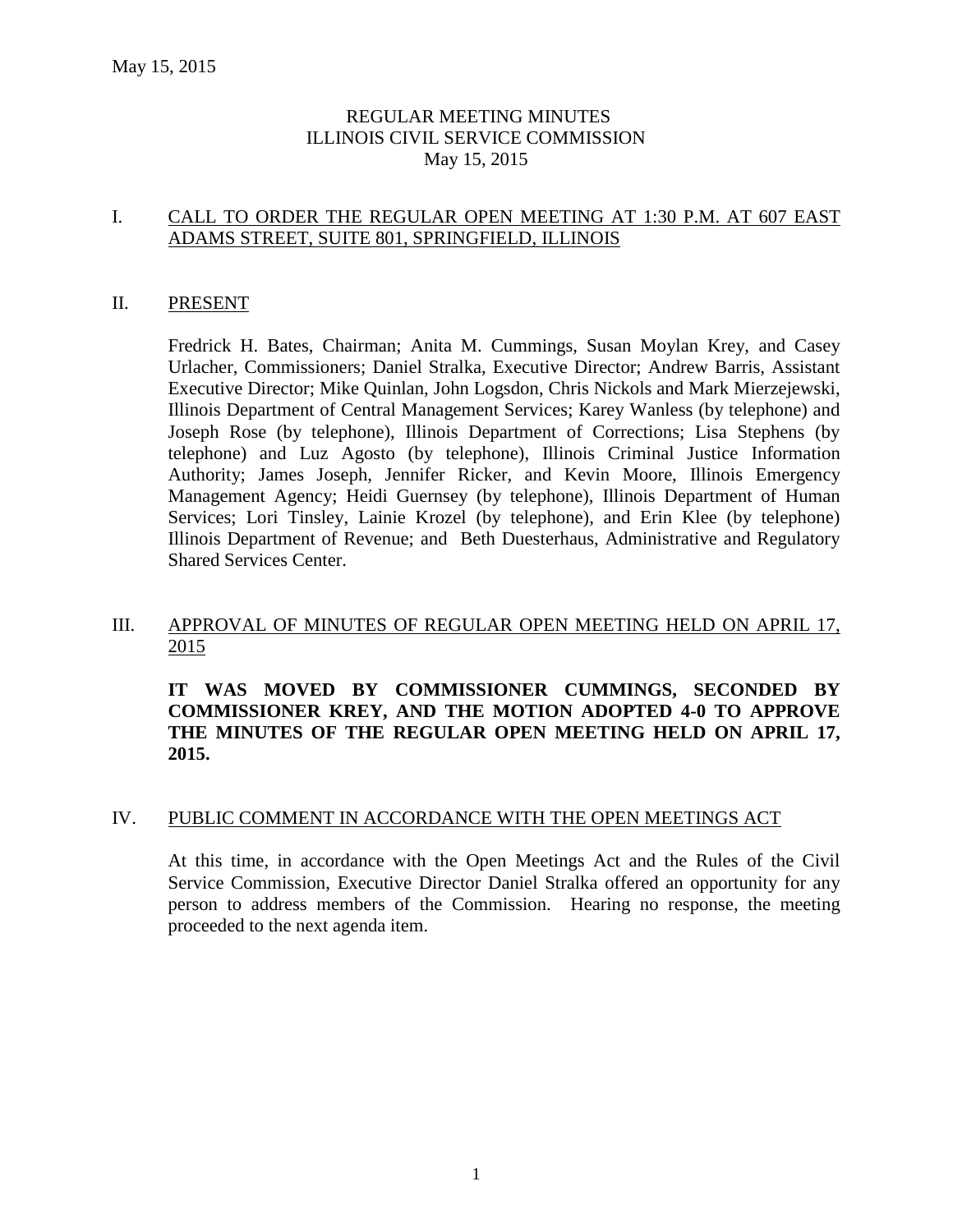#### V. EXEMPTIONS UNDER SECTION  $4d(3)$  OF THE PERSONNEL CODE

# A. Report on Exempt Positions from Department of Central Management Services

|               | Total            | Number of Exempt |
|---------------|------------------|------------------|
| <u>Agency</u> | <b>Employees</b> | Positions        |
|               |                  |                  |
|               |                  |                  |
|               |                  |                  |
|               |                  |                  |
|               |                  |                  |
|               |                  |                  |
|               |                  |                  |
|               |                  |                  |
|               |                  |                  |
|               |                  |                  |
|               |                  |                  |
|               |                  |                  |
|               |                  |                  |
|               |                  |                  |
|               |                  |                  |
|               |                  |                  |
|               |                  |                  |
|               |                  |                  |
|               |                  |                  |
|               |                  |                  |
|               |                  |                  |
|               |                  |                  |
|               |                  |                  |
|               |                  |                  |
|               |                  |                  |
|               |                  |                  |
|               |                  |                  |
|               |                  |                  |
|               |                  |                  |
|               |                  |                  |
|               |                  |                  |
|               |                  |                  |
|               |                  |                  |
|               |                  |                  |
|               |                  |                  |
|               |                  |                  |
|               |                  |                  |
|               |                  |                  |
|               |                  |                  |
|               |                  |                  |
|               |                  |                  |
|               |                  |                  |
|               |                  |                  |
|               |                  |                  |
|               |                  |                  |
|               |                  |                  |
|               |                  |                  |
|               |                  |                  |
|               |                  |                  |
|               |                  |                  |
|               |                  |                  |
|               |                  |                  |
|               |                  |                  |
|               |                  |                  |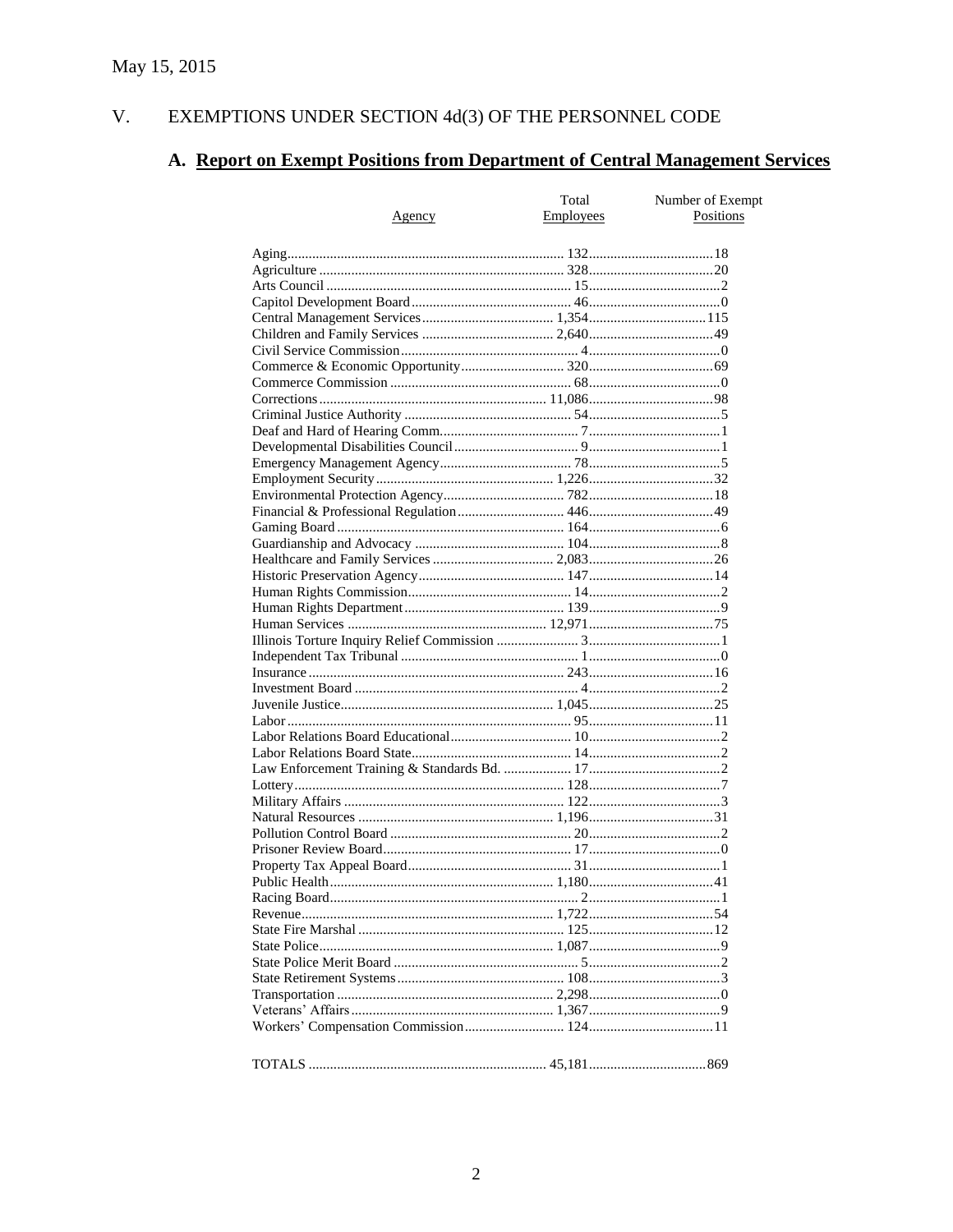#### **B. Governing Rule – Section 1.142 Jurisdiction B Exemptions**

- a) The Civil Service Commission shall exercise its judgment when determining whether a position qualifies for exemption from Jurisdiction B under Section 4d(3) of the Personnel Code. The Commission will consider any or all of the following factors inherent in the position and any other factors deemed relevant to the request for exemption:
	- 1) The amount and scope of principal policy making authority;
	- 2) The amount and scope of principal policy administering authority;
	- 3) The amount of independent authority to represent the agency, board or commission to individuals, legislators, organizations or other agencies relative to programmatic responsibilities;
	- 4) The capability to bind the agency, board or commission to a course of action;
	- 5) The nature of the program for which the position has principal policy responsibility;
	- 6) The placement of the position on the organizational chart of the agency, board or commission;
	- 7) The mission, size and geographical scope of the organizational entity or program within the agency, board or commission to which the position is allocated or detailed.
- b) The Commission may, upon its own action after 30 days notice to the Director of Central Management Services or upon the recommendation of the Director of the Department of Central Management Services, rescind the exemption of any position that no longer meets the requirements for exemption set forth in subsection (a). However, rescission of an exemption shall be approved after the Commission has determined that an adequate level of managerial control exists in exempt status that will insure responsive and accountable administrative control of the programs of the agency, board or commission.
- c) For all positions currently exempt by action of the Commission, the Director of Central Management Services shall inform the Commission promptly in writing of all changes in essential functions, reporting structure, working title, work location, position title, position number or specialized knowledge, skills, abilities, licensure or certification.
- d) Prior to granting an exemption from Jurisdiction B under Section 4d(3) of the Personnel Code, the Commission will notify the incumbent of the position, if any, of its proposed action. The incumbent may appear at the Commission meeting at which action is to be taken and present objections to the exemption request.

(Source: Amended at 34 Ill. Reg. 3485, effective March 3, 2010)

\* \* \*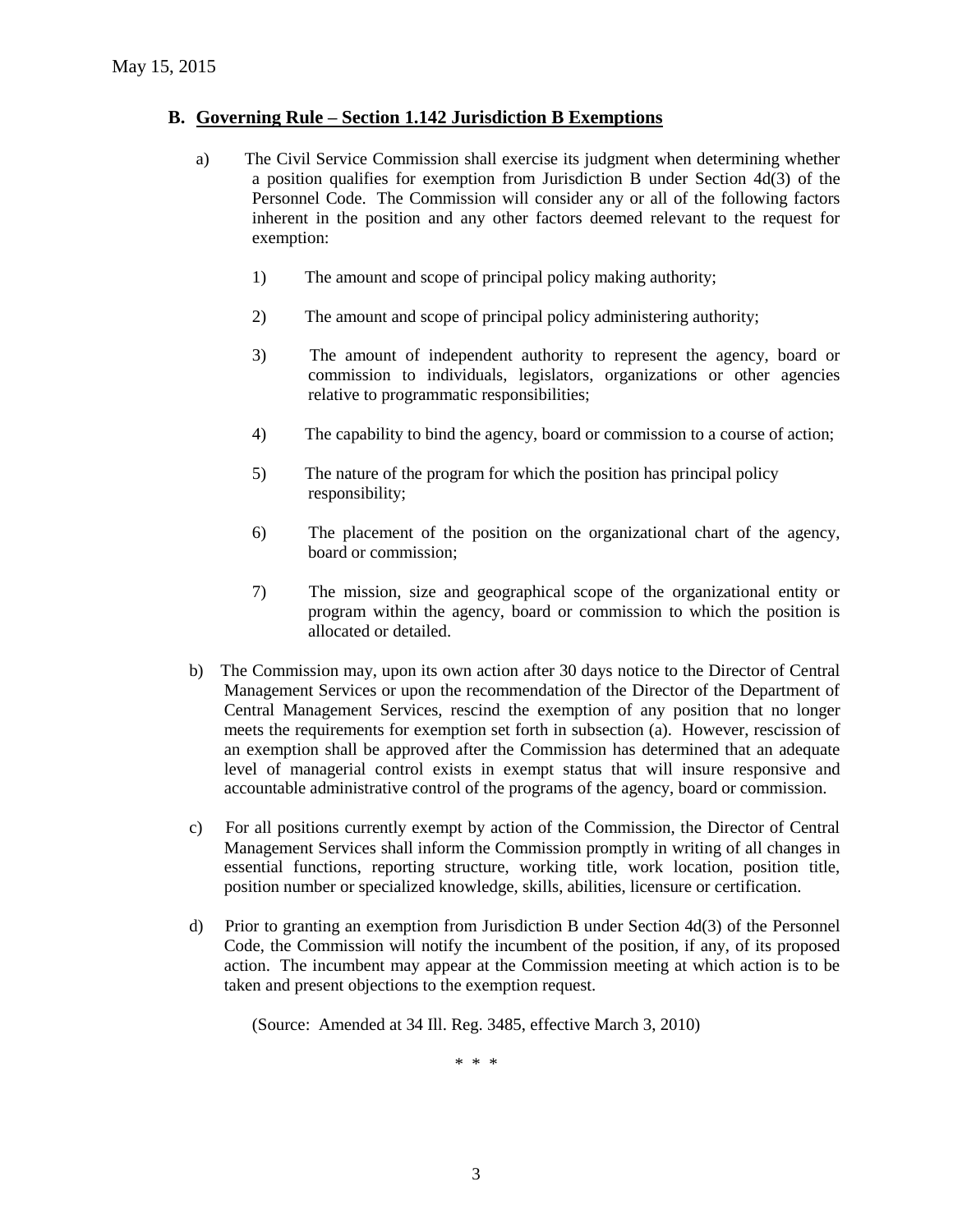### **C. Requests for 4d(3) Exemption**

Executive Director Daniel Stralka reported the following:

 As to Item C, this request is for the Associate Director of the Adult Redeploy Illinois unit at the Criminal Justice Information Authority, a position that reports to the Director. This position was continued for two months to allow the Criminal Justice Information Authority time to respond to Staff inquiries. The Adult Redeploy Illinois program is based in the Crime Reduction Act of 2009 and essentially is a grant incentive program for counties to establish their own programs to treat or otherwise monitor non-violent offenders rather than have them incarcerated by the State. The State saves the cost of incarceration while these non-violent offenders receive treatment to avoid further interactions with the penal system.

While it is abundantly clear that such a program would warrant a principal policy exemption, the concern here was that the Crime Reduction Act places the responsibility for running the program not with the Criminal Justice Information Authority but with an Adult Redeploy Illinois Oversight Board that it created. It appears that the Criminal Justice Information Authority has been providing administrative support for this Board since its inception, but the statute places responsibility for running this program with the Board and not the agency. In fact, a review of the Board's Meeting Minutes and Annual Report confirmed that it has a Program Director who does exactly that. The main reason for the delay was that it was not made clear until after the April meeting that this requested position is, in fact, the Program Director who reports to the Board. There is more of a dotted line connection to the Director of the Criminal Justice Information Authority. The agency ended up submitting a clarified position description form that made this clear. Since this position has principal policy responsibility for administering the Adult Redeploy Illinois Program, Staff recommended approval of this request. Lisa Stephens concurred with this description.

 As to Item D, this request is for the Chief Accountability Officer at the Illinois Emergency Management Agency, a position that reports to the Director. This position was created in response to the passage of the Grant Accountability and Transparency Act (GATA) which mandates that each grant-making agency such as Illinois Emergency Management Agency appoint such a position. However, a review of GATA indicates that primary policy formulation and implementation responsibilities lay with the Governor's Office of Management and Budget (GOMB) and not at the agency level. The agencies' Chief Accountability Officers are simply to ensure the agencies implement and comply with the rules set forth by GOMB. That is why Staff found the statutory role of Chief Accountability Officer minimally compelling. However, the Illinois Emergency Management Agency has a significant role in the administering of grants related to its mission (\$465,000,000 to hundreds of sub-grantees). This position has significant independent responsibility in the administration of these grants. This includes the ability to effectively direct how and where the agency's grant resources are directed, and monitoring sub-grantee compliance with the terms of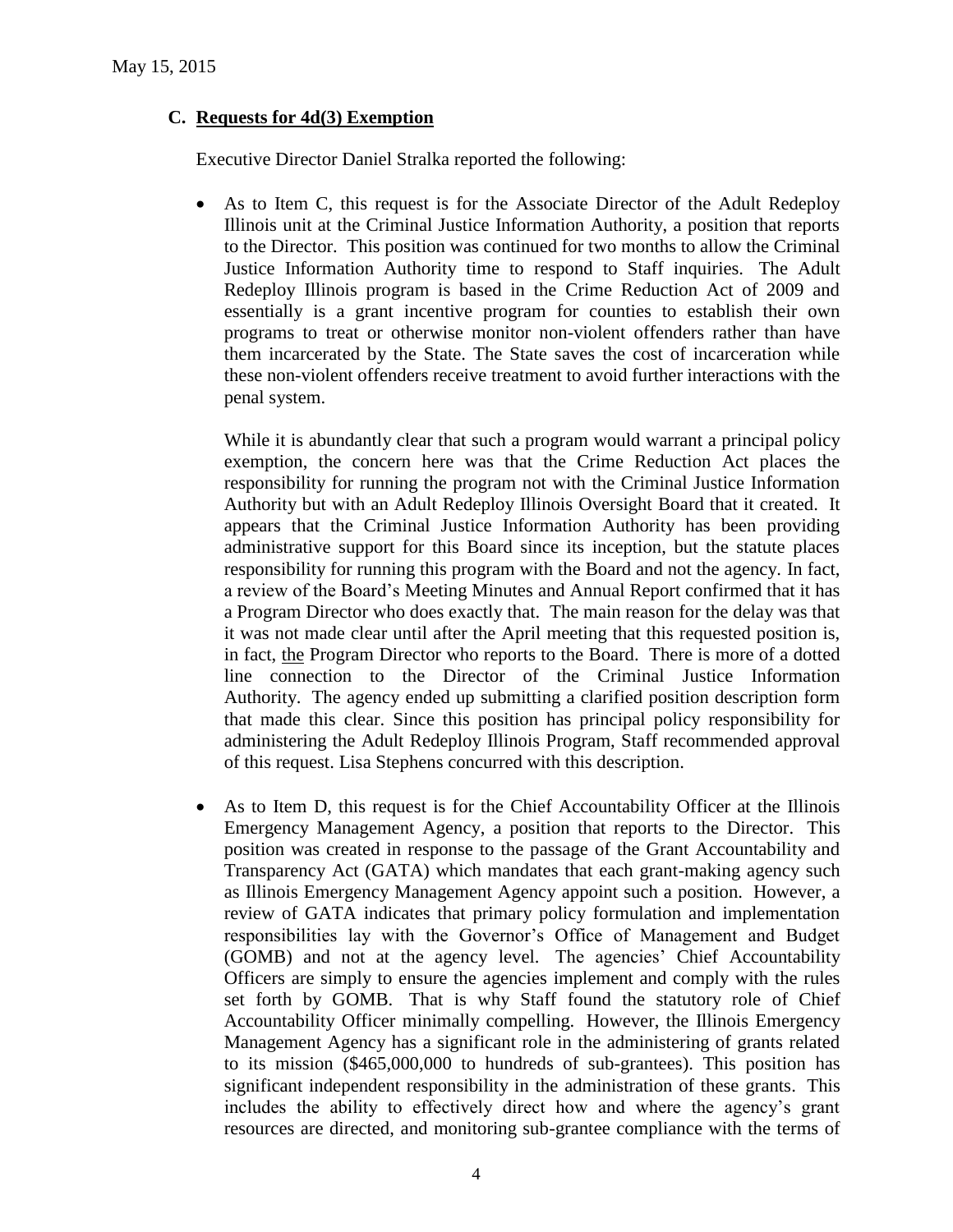their grants. There was an issue as to overlap with the agency's exempt Chief Fiscal Officer position, but that was rectified by the submission of clarified positions descriptions for both positions. For these reasons, Staff recommended approval of this request. James Joseph, Director of the Illinois Emergency Management Agency, noted for the Commissioners the agency's role in the State's emergency response to the recent tornado damage in northern Illinois. He added that this position will add transparency to the grant process at the Emergency Management Agency. Director Joseph related a brief story regarding a substantial grant for a security camera system that was questioned due to lack of transparency. This position will result in greater transparency in the use of taxpayer dollars.

## **IT WAS MOVED BY COMMISSIONER URLACHER, SECONDED BY COMMISSIONER CUMMINGS, AND THE MOTION ADOPTED 4-0, TO GRANT THE EXEMPTION REQUEST FOR THE FOLLOWING POSITIONS:**

- **C: Associate Director, Adult Redeploy Illinois Unit (Criminal Justice Information Authority)**
- **D: Chief Accountability Officer (Emergency Management Agency)**

### **The following 4d(3) exemption requests were granted on May 15, 2015:**

| <b>Position Number</b>  | 40070-50-05-600-00-01                            |
|-------------------------|--------------------------------------------------|
| <b>Position Title</b>   | Senior Public Service Administrator              |
| Bureau/Division         | Director's Office                                |
| <b>Functional Title</b> | Associate Director, Adult Redeploy Illinois Unit |
| Incumbent               | Vacant                                           |
| Supervisor              | <b>Executive Director</b>                        |
| Location                | <b>Cook County</b>                               |

#### **C. Criminal Justice Information Authority**

#### **D. Illinois Emergency Management Agency**

| <b>Position Number</b>  | 40070-50-17-000-10-03               |
|-------------------------|-------------------------------------|
| Position Title          | Senior Public Service Administrator |
| Bureau/Division         | Director's Office                   |
| <b>Functional Title</b> | <b>Chief Accountability Officer</b> |
| Incumbent               | Vacant                              |
| Supervisor              | Director                            |
| Location                | <b>Sangamon County</b>              |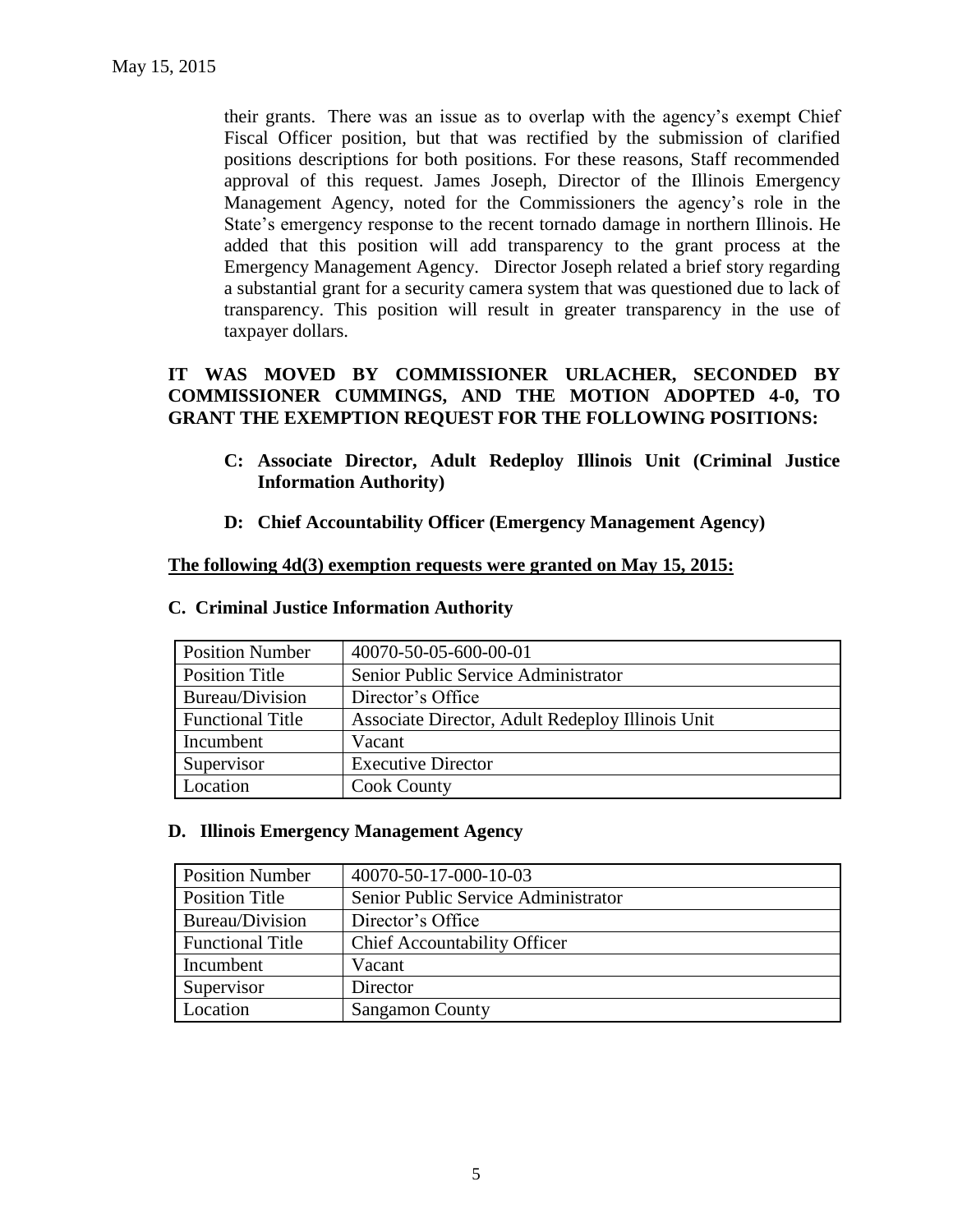### **E. Proposed Rescissions in accordance with Section 1.142(b) of the Rules of the Civil Service Commission**

Executive Director Stralka reported that on April 15, 2015 Staff provided notice to the Director of Central Management Services in accordance with our Rules followed by letters to all affected agency directors notifying them of which positions may be placed on this month's agenda for rescission. These notices included 23 positions, three of which had been continued from the Commission's February meeting. Many issues were resolved during this initial period so that when it came time to finalize the agenda only 11 positions were included for the Commission to determine if their 4d(3) exemptions should be rescinded.

As a reminder, Commission rules provide that rescissions shall be approved only after the Commission has determined that an adequate level of managerial control exists in exempt status which will insure responsive and accountable administrative control of agency programs. It is Commission staff's position that such control exists for all these proposed rescissions.

• The Staff's issues surrounding Items E1, E4 and E10 were resolved or otherwise disposed of prior to the meeting. Therefore Staff recommends denial of these proposed rescissions.

### **IT WAS MOVED BY COMMISSIONER CUMMINGS, SECONDED BY COMMISSIONER KREY, AND THE MOTION ADOPTED 4-0, TO DENY THE PROPOSED RESCISSION FOR THE FOLLOWING POSITIONS:**

### **E1: Central Management Services – Regional Client Manager (Region 6) E4: Central Management Services – Assistant Deputy Director, Benefits E10: Insurance – Deputy Director, Health Products Division**

 Items E6, E7, E8 and E11 all address an issue regarding the manner in which the job duties of exempt positions are materially changed without additional consideration by the Commission. It is best addressed at a future meeting so Staff recommends continuing these until the Commission's August 2015 meeting.

### **IT WAS MOVED BY COMMISSIONER KREY, SECONDED BY COMMISSIONER URLACHER, AND THE MOTION ADOPTED 4-0, TO CONTINUE TO AUGUST 21, 2015 THE PROPOSED RESCISSION FOR THE FOLLOWING POSITIONS:**

- **E6: Children & Family Services – Associate Deputy Director, Community Resources**
- **E7: Corrections – Chief Public Safety Officer**
- **E8: Corrections – Public Safety Officer Liaison**
- **E11: Revenue – Customer Service**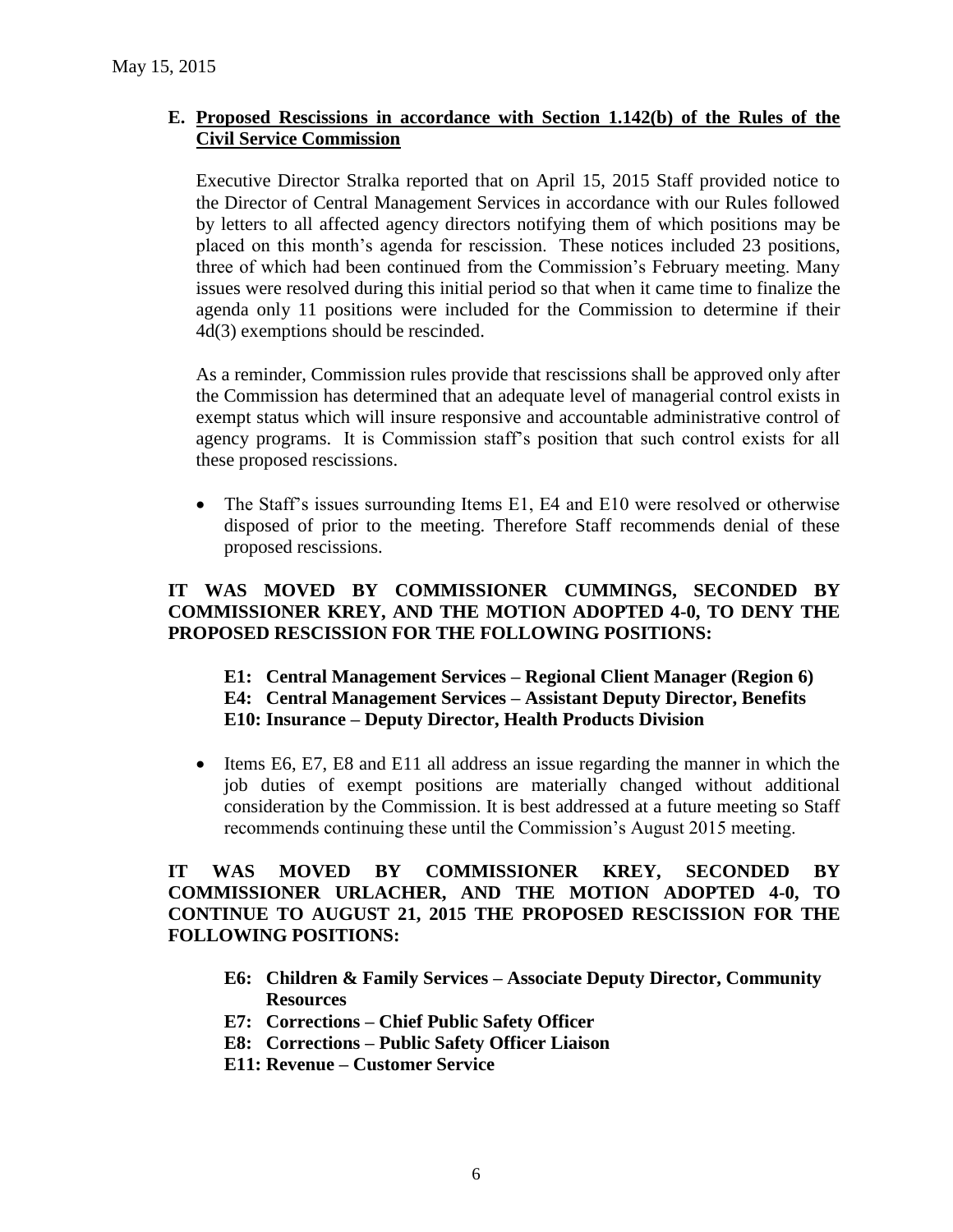$\overline{a}$ 

### **IT WAS MOVED BY COMMISSIONER CUMMINGS, SECONDED BY COMMISSIONER URLACHER, AND THE MOTION ADOPTED 4-0, TO DENY THE PROPOSED RESCISSION FOR THE FOLLOWING POSITIONS:**

- **E2: Historic Preservation – State Historian / Manager, Lincoln Presidential Library and Museum-Research & Collections Manager**
- **E3: Revenue – Human Resources Director**
- **E5: Central Management Services – Media Administrator, Transportation**
- **E9: Historic Preservation – Manager, Museum Programs**

#### **The following proposed 4d(3) exemption rescissions were denied on May 15, 2015:**

| <b>Item</b>       | <b>Agency</b>                    | <b>Position Number</b> | <b>Functional Title</b>                                                                       |
|-------------------|----------------------------------|------------------------|-----------------------------------------------------------------------------------------------|
| $\mathrm{^{1}E1}$ | Central Mgmt.<br><b>Services</b> | 40070-37-60-010-06-01  | <b>Regional Client Manager for</b><br>Region 6 (Central)                                      |
| E2                | Historic<br>Preservation         | 40070-48-52-000-00-01  | State Historian / Manager,<br>Lincoln Presidential Library &<br>Museum-Research & Collections |
| E <sub>3</sub>    | Revenue                          | 40070-25-45-000-00-01  | Human Resources Director                                                                      |
| E4                | Central Mgmt.<br><b>Services</b> | 40070-37-30-000-01-01  | <b>Assistant Deputy Director,</b><br><b>Benefits</b>                                          |
| E <sub>5</sub>    | Central Mgmt.<br><b>Services</b> | 40070-37-80-100-01-25  | Media Administrator-<br>Transportation                                                        |
| E <sub>9</sub>    | Historic<br>Preservation         | 40070-48-55-000-00-01  | Manager, Lincoln Presidential<br>Library and Museum, Museum<br>Programs                       |
| E <sub>10</sub>   | Insurance                        | 40070-14-19-000-00-01  | Deputy Director, Health Products<br>Div.                                                      |

### **The following proposed 4d(3) exemption rescissions were continued to August 21, 2015 on May 15, 2015:**

| <b>Item</b>    | <b>Agency</b>                 | <b>Position Number</b> | <b>Functional Title</b>              |
|----------------|-------------------------------|------------------------|--------------------------------------|
| E <sub>6</sub> | Children & Family<br>Services | 40070-16-60-430-00-01  | Associate Deputy Director,           |
|                |                               |                        | <b>Community Resources</b>           |
| E7             | Corrections                   | 40070-29-00-200-00-01  | <b>Chief Public Safety Officer</b>   |
| E8             | Corrections                   | 40070-29-00-000-01-03  | <b>Public Safety Officer Liaison</b> |
| E11            | Revenue                       | 40070-25-82-100-00-01  | <b>Customer Service</b>              |

<sup>&</sup>lt;sup>1</sup> Proposed rescissions E1, E2, and E3 have been continued from the November 21, 2014 and February 20, 2015 meetings.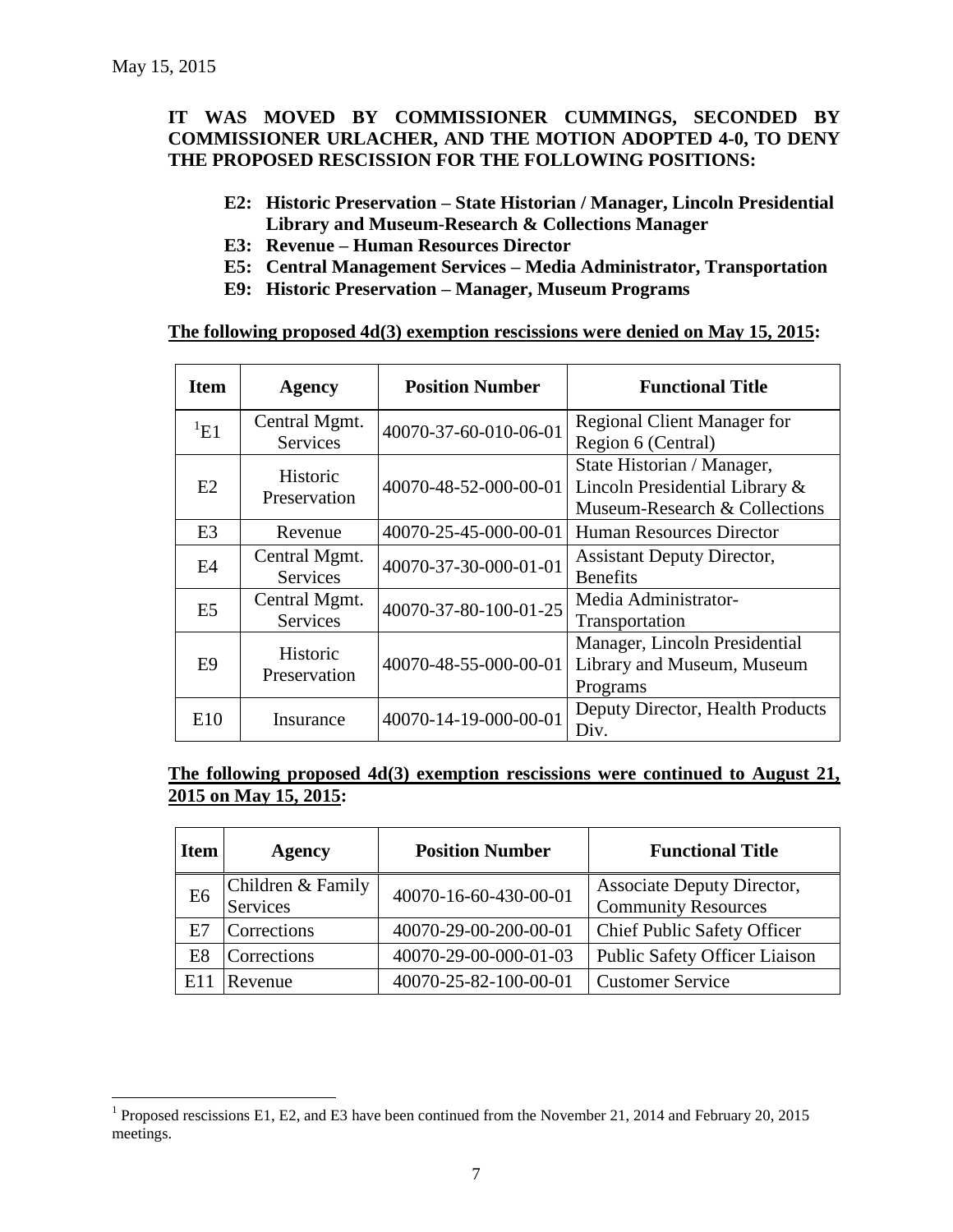## VI. CONSIDERATION OF THE STATUS OF PRIVATE SECRETARIES AND CONFIDENTIAL ASSISTANTS EXEMPT FROM JURISDICTION B PURSUANT TO SECTION 4D(1) OF THE PERSONNEL CODE

Staff noted that it just received the response from Central Management Services yesterday so suggested that this matter be continued to the June meeting to allow for consideration of the response. The Commissioners were in agreement with proceeding in this manner.

#### VII. CLASS SPECIFICATIONS

#### **A. Governing Rule – Section 1.45 Classification Plan**

The Commission will review the class specifications requiring Commission approval under the Classification Plan and will approve those that meet the requirements of the Personnel Code and Personnel Rules and conform to the following accepted principles of position classification:

- a) The specifications are descriptive of the work being done or that will be done;
- b) Identifiable differentials are set forth among classes that are sufficiently significant to permit the assignment of individual positions to the appropriate class;
- c) Reasonable career promotional opportunities are provided;
- d) The specifications provide a reasonable and valid basis for selection screening by merit examinations;
- e) All requirements of the positions are consistent with classes similar in difficulty, complexity and nature of work.

The following class titles were submitted for abolishment, creation, and revision by the Director of the Illinois Department of Central Management Services (CMS):

#### **B. Revenue Senior Special Agent (revision)**

### **C. Epidemiology Research and Investigation Scientist (creation)**

### **D. Fire Certification Specialist I (revision) Fire Certification Specialist II (revision)**

**E. Juvenile Justice Specialist Intern (revision) Juvenile Justice Specialist (revision) Juvenile Justice Supervisor (revision) Juvenile Justice Chief of Security (revision)**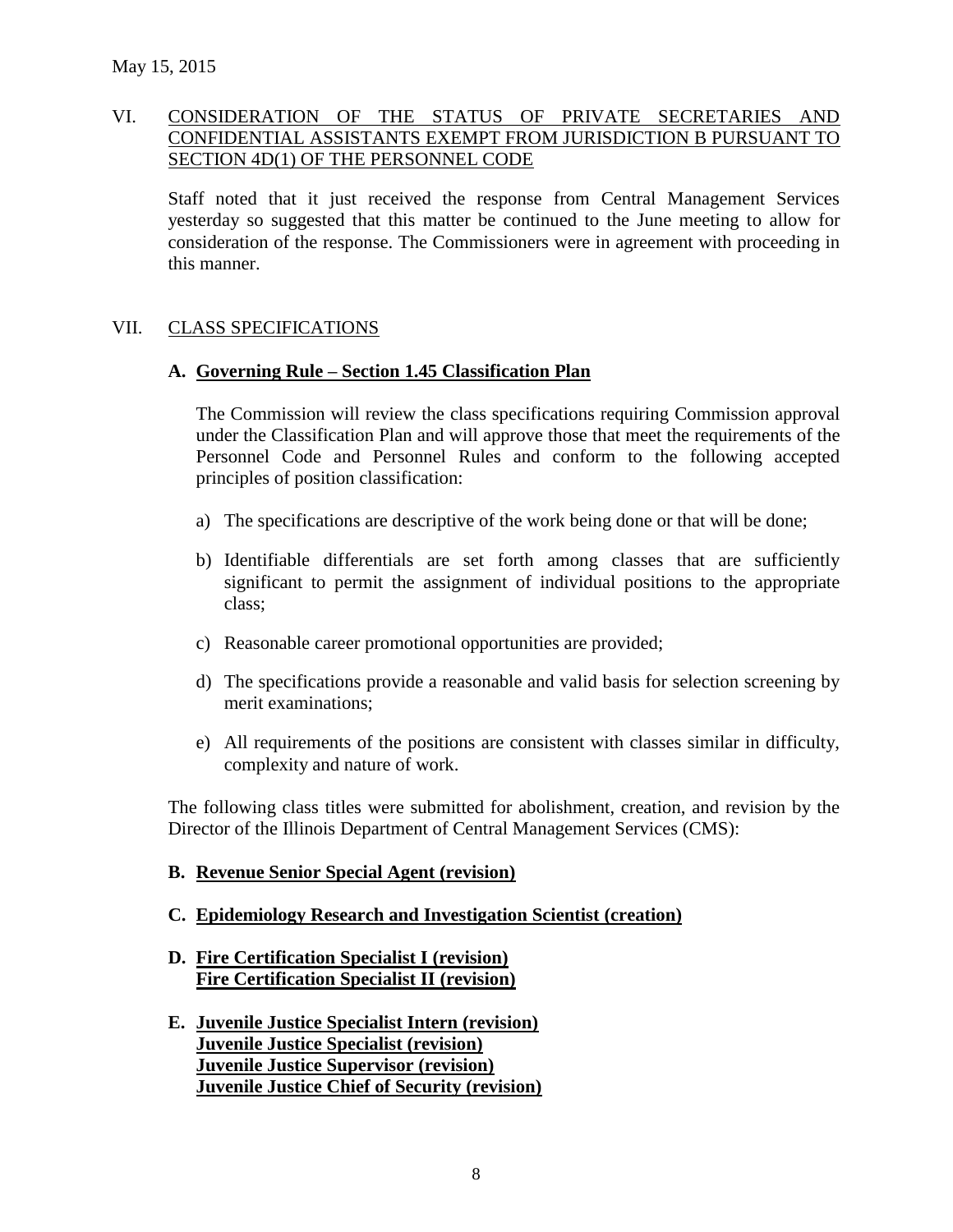- **F. Educator-Provisional (abolishment) Educator Intern (creation)**
- **G. Hearing & Speech Technician II (revision) Mental Health Specialist Trainee (revision) Mental Health Specialist I (revision) Mental Health Specialist II (revision) Activity Therapist (revision) Behavioral Analyst Associate (revision) Health Facilities Surveyor I (revision) Mental Health Administrator Trainee (revision) Mental Health Specialist III (revision) Activity Therapist Coordinator (revision) Behavioral Analyst I (revision) Habilitation Program Coordinator (revision) Mental Health Administrator I (revision) Behavioral Analyst II (revision) Health Facilities Surveyor II (revision) Health Facilities Surveyor III (revision) Mental Health Administrator II (revision) Chaplain I (revision) Chaplain II (revision) Hearing & Speech Advanced Specialist (revision) Clinical Psychologist (revision)**
- **H. Student Worker (revision)**

**Intermittent Clerk (revision) Library Aide I (revision) Microfilm Operator I (revision) Office Clerk (revision) Switchboard Operator I (revision) Microfilm Operator II (revision) Office Assistant (revision) Human Resources Trainee (revision) Office Administrator I (revision) Switchboard Operator II (revision) Human Resources Assistant (revision) Office Associate (revision) Public Aid Eligibility Assistant (revision) Rehabilitation Case Coordinator I (revision) Office Administrator II (revision) Office Coordinator (revision) Pharmacy Technician (revision) Switchboard Operator III (revision) Library Technical Assistant (revision) Rehabilitation Case Coordinator II (revision) Telecommunicator Trainee (revision) Emergency Response Telecommunicator (revision)**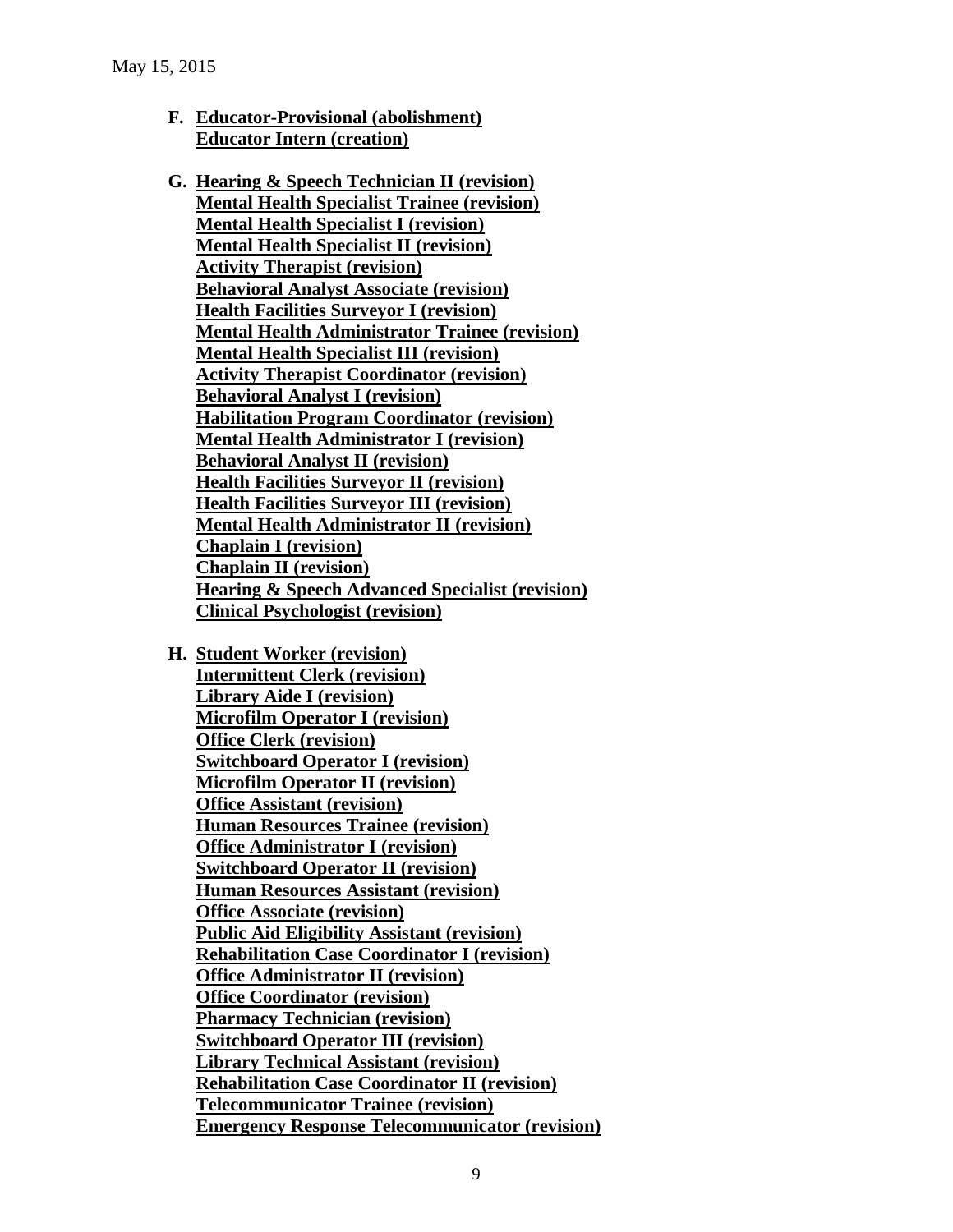**Executive Secretary I (revision) Human Resources Associate (revision) Industrial Commission Technician (revision) Office Administrator III (revision) Office Specialist (revision) Aircraft Dispatcher (revision) Library Associate (revision) Office Administrative Specialist (revision) Vocational Instructor (revision) Employment Security Program Representative (revision) Employment Security Program Representative – Intermittent (revision) Executive Secretary II (revision) Office Administrator IV (revision) Court Reporter (revision) Office Administrator V (revision) Executive Secretary III (revision) Librarian I (revision) Private Secretary I (revision) Private Secretary II (revision) Librarian II (revision) Technical Advisor I (revision)**

Assistant Executive Director Barris summarized the following issues related to each agenda item:

- Item B the Revenue Senior Special Agent the revision was requested because the class needed to be updated to reflect accuracy in the education and experience requirements. The class was last revised almost 20 years ago in October 1996.
- Item C the Epidemiology Research and Investigation Scientist the creation of the class is required to conduct and direct epidemiologic studies and urgent investigations and manage the disease surveillance systems.
- Item D Fire Certification Specialist I and II In sum, these classes were created in July 2013 and staff questioned why a revision was already necessary and wasn't the issue of qualified applicants foreseeable? These questions were posed to Ben Fokum at Central Management Services Technical Services who forwarded them to Jodi Schrage at the office of the State Fire Marshal. Schrage explained that the classification series was created to replace the previous series to transition from part time to intermittent so the office of the State Fire Marshal had more control over scheduling which in turn would result in more accountability from staff. In addition the job focus moved from primarily proctoring firefighter exams to auditing fire department training records. The initial requirement for certification as a Training Program Manager was required but this is a newer certification. The office of the State Fire Marshal had hoped that candidates would have had enough time to obtain this new certification but due to lack of availability of the course offering in the specific geographic areas resulted in no qualified candidates. The current change still requires the certification but allows for this to be obtained once on the job.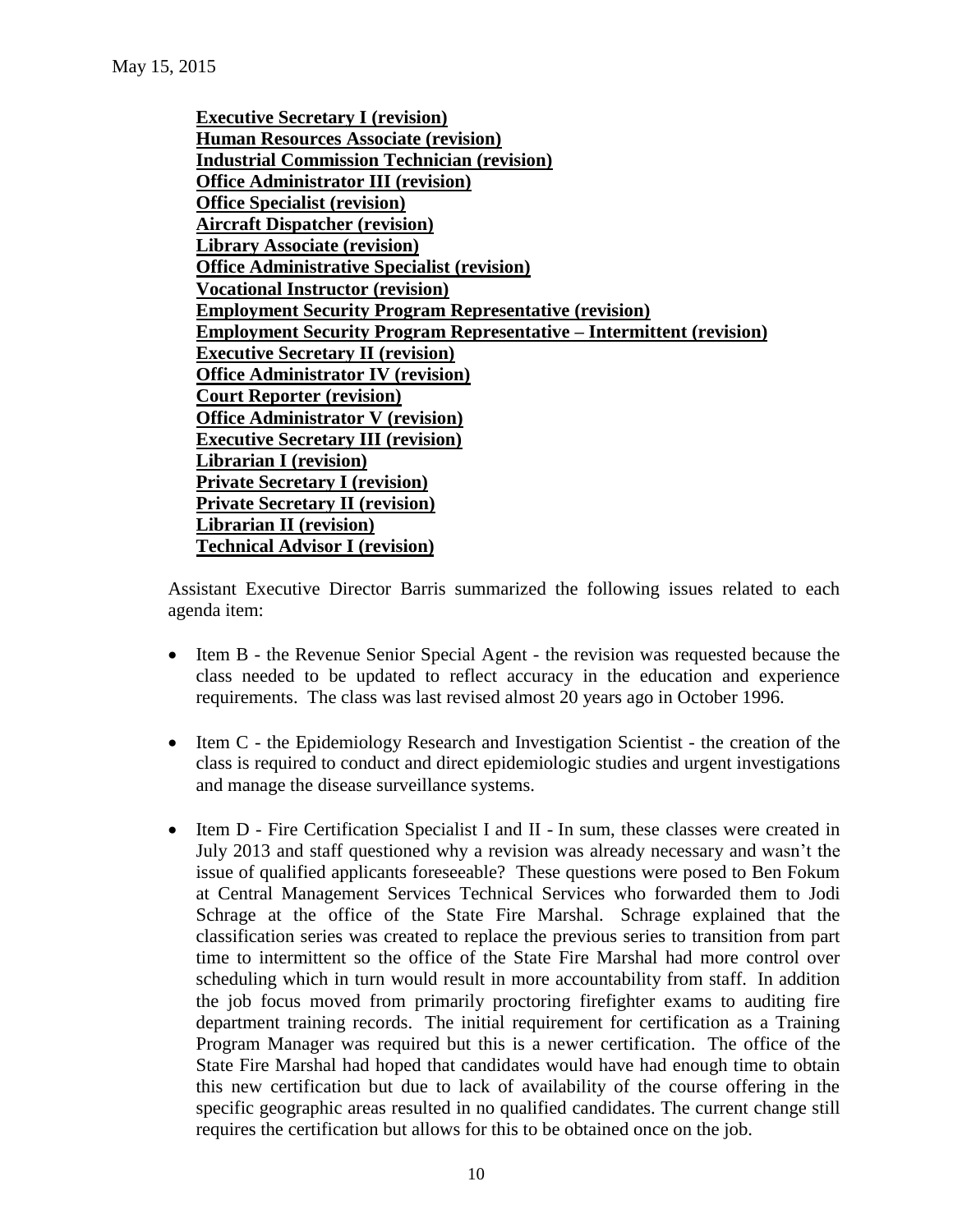- Item E The revisions to the four Juvenile Justice classes were necessary as a result of changes to the requirements found in 730 ILCS 5/3-2.5-15(b) that became effective on January 1, 2015. The changes were related to the experience requirements of the classes.
- Item F the Abolishment of the Educator Provisional class and the creation of the Educator Intern class – the abolishment and creation of these classes was requested due to changes in the Illinois School Code. The last such changes were made in 2001.
- Items G and H As to the 65 class revisions under Items G and H, these revisions were not substantive in nature. Rather, the revisions were necessary to make the classes up-to-date with appropriate and/or accurate language, i.e., eliminating the use of terms such as "mental retardation" or replacing "typing" with "keyboarding."

An agreement was reached through collective bargaining regarding all of the classes.

### **IT WAS MOVED BY COMMISSIONER CUMMINGS, SECONDED BY COMMISSIONER URLACHER, AND THE MOTION ADOPTED 4-0, TO APPROVE THE ABOLISHMENT, CREATION, AND REVISION OF THE FOLLOWING CLASS TITLES TO BE EFFECTIVE ON JUNE 1, 2015:**

- **B. Revenue Senior Special Agent (revision)**
- **C. Epidemiology Research and Investigation Scientist (creation)**
- **D. Fire Certification Specialist I (revision) Fire Certification Specialist II (revision)**
- **E. Juvenile Justice Specialist Intern (revision) Juvenile Justice Specialist (revision) Juvenile Justice Supervisor (revision) Juvenile Justice Chief of Security (revision)**
- **F. Educator-Provisional (abolishment) Educator Intern (creation)**
- **G. Hearing & Speech Technician II (revision) Mental Health Specialist Trainee (revision) Mental Health Specialist I (revision) Mental Health Specialist II (revision) Activity Therapist (revision) Behavioral Analyst Associate (revision) Health Facilities Surveyor I (revision) Mental Health Administrator Trainee (revision) Mental Health Specialist III (revision) Activity Therapist Coordinator (revision) Behavioral Analyst I (revision)**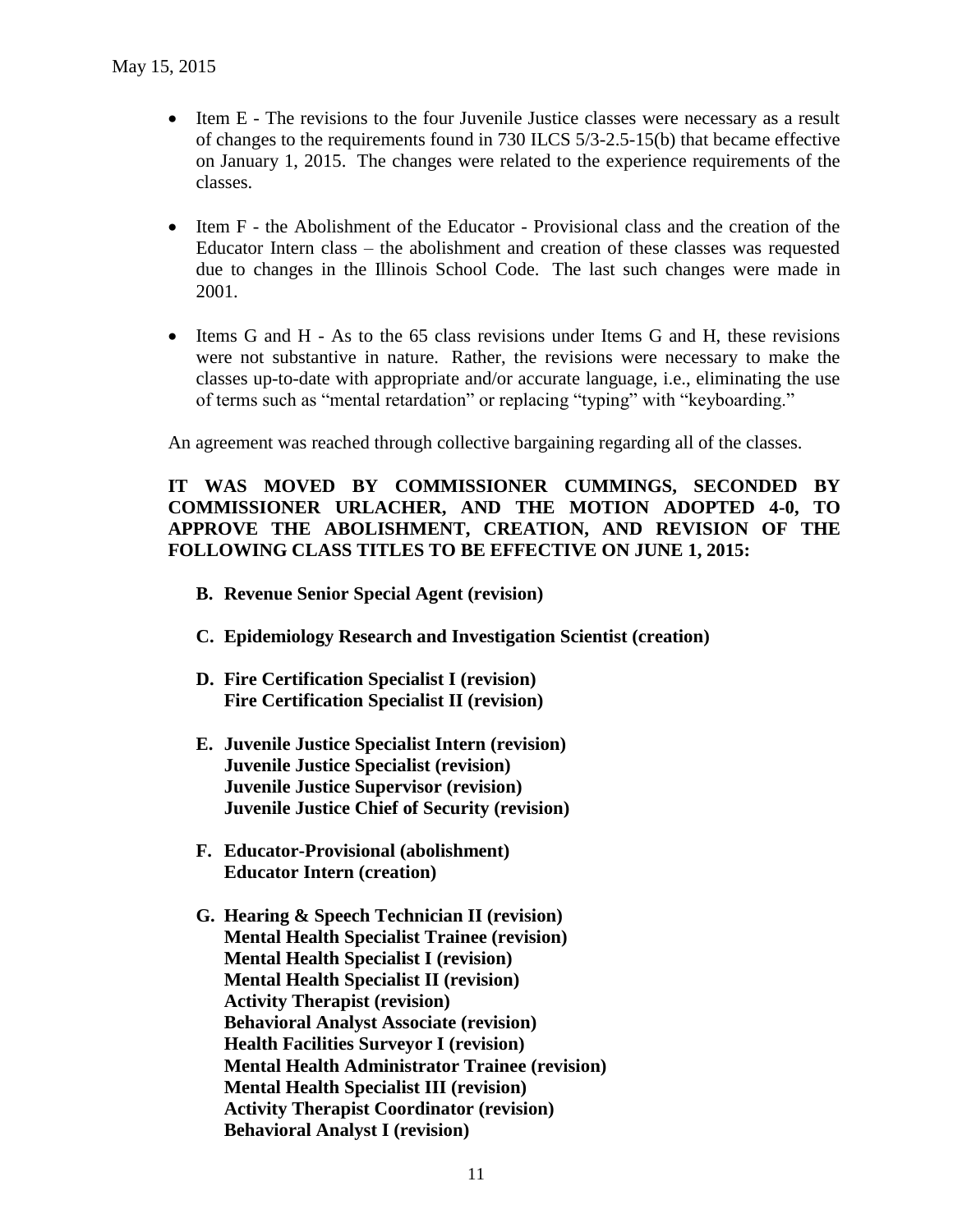**Habilitation Program Coordinator (revision) Mental Health Administrator I (revision) Behavioral Analyst II (revision) Health Facilities Surveyor II (revision) Health Facilities Surveyor III (revision) Mental Health Administrator II (revision) Chaplain I (revision) Chaplain II (revision) Hearing & Speech Advanced Specialist (revision) Clinical Psychologist (revision)**

**H. Student Worker (revision) Intermittent Clerk (revision) Library Aide I (revision) Microfilm Operator I (revision) Office Clerk (revision) Switchboard Operator I (revision) Microfilm Operator II (revision) Office Assistant (revision) Human Resources Trainee (revision) Office Administrator I (revision) Switchboard Operator II (revision) Human Resources Assistant (revision) Office Associate (revision) Public Aid Eligibility Assistant (revision) Rehabilitation Case Coordinator I (revision) Office Administrator II (revision) Office Coordinator (revision) Pharmacy Technician (revision) Switchboard Operator III (revision) Library Technical Assistant (revision) Rehabilitation Case Coordinator II (revision) Telecommunicator Trainee (revision) Emergency Response Telecommunicator (revision) Executive Secretary I (revision) Human Resources Associate (revision) Industrial Commission Technician (revision) Office Administrator III (revision) Office Specialist (revision) Aircraft Dispatcher (revision) Library Associate (revision) Office Administrative Specialist (revision) Vocational Instructor (revision) Employment Security Program Representative (revision) Employment Security Program Representative – Intermittent (revision) Executive Secretary II (revision) Office Administrator IV (revision) Court Reporter (revision)**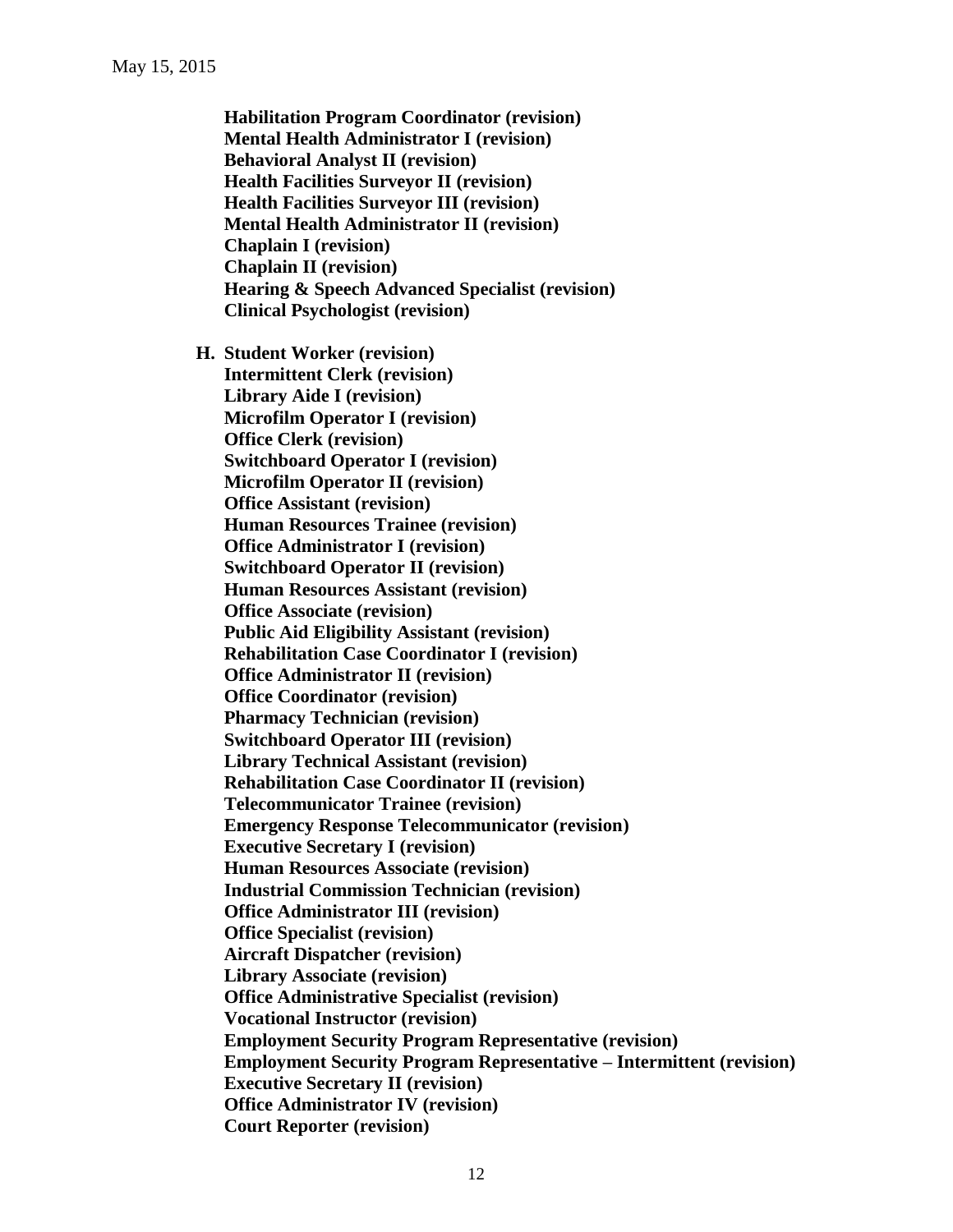**Office Administrator V (revision) Executive Secretary III (revision) Librarian I (revision) Private Secretary I (revision) Private Secretary II (revision) Librarian II (revision) Technical Advisor I (revision)**

**IT WAS MOVED BY COMMISSIONER KREY, SECONDED BY COMMISSIONER CUMMINGS, AND THE MOTION ADOPTED 4-0 TO DISAPPROVE ANY CLASS SPECIFICATIONS RECEIVED BY THE COMMISSION NOT CONTAINED IN THIS REPORT TO ALLOW ADEQUATE STUDY.** 

#### VIII. MOTION TO CLOSE A PORTION OF THE MEETING

**IT WAS MOVED BY COMMISSIONER KREY, SECONDED BY COMMISSIONER URLACHER, AND BY ROLL CALL VOTE THE MOTION ADOPTED 4-0 TO CLOSE A PORTION OF THE MEETING PURSUANT TO SUBSECTIONS 2(c)(1), 2(c)(4), AND 2(c)(11) OF THE OPEN MEETINGS ACT.**

| <b>BATES</b> | YES. | <b>CUMMINGS</b> | YES |
|--------------|------|-----------------|-----|
| <b>KREY</b>  | YES. | <b>URLACHER</b> | YES |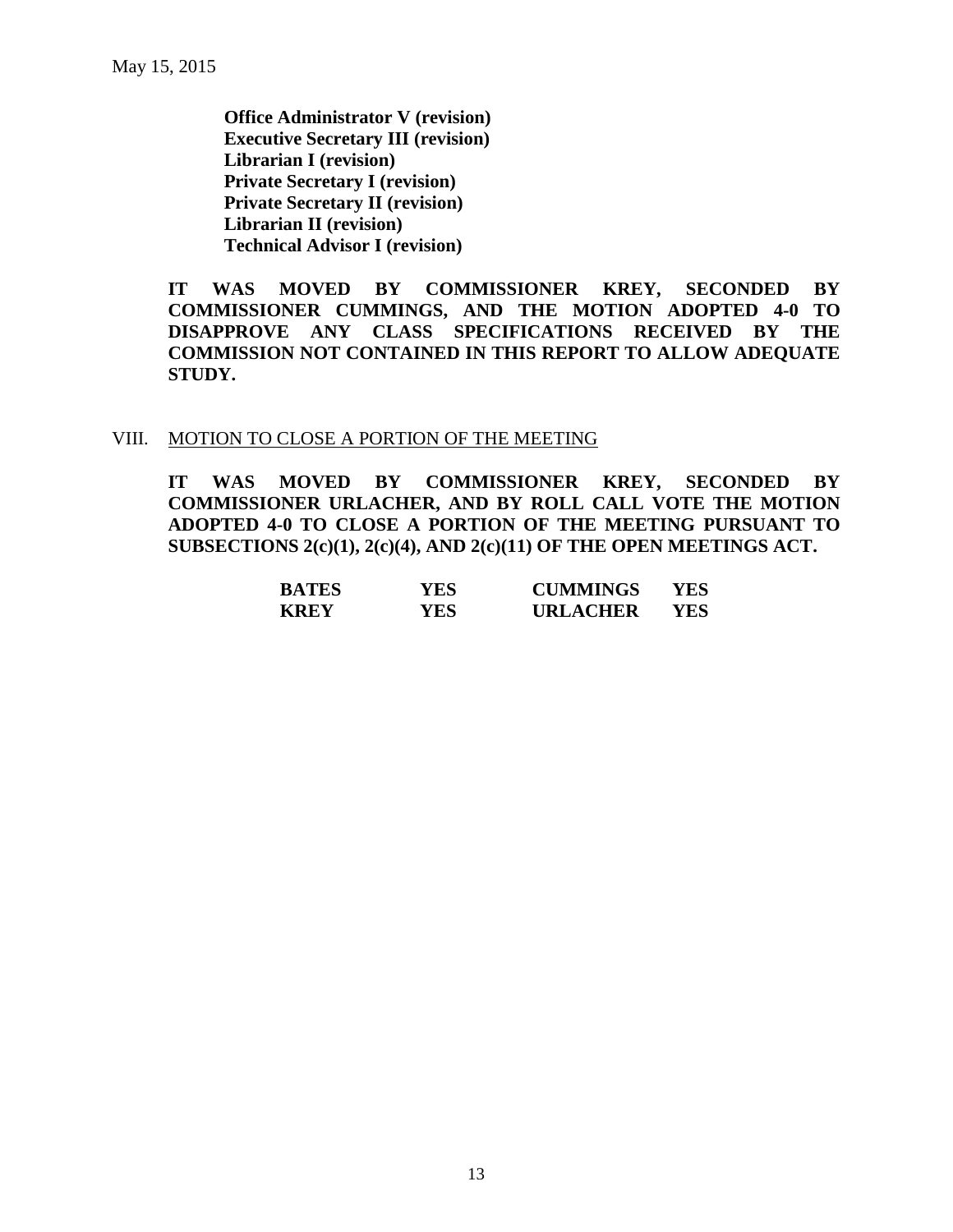#### IX. RECONVENE THE OPEN MEETING

Upon due and proper notice the regular open meeting of the Illinois Civil Service Commission was reconvened at 607 East Adams Street, Suite 801, Springfield, Illinois at 1:52 p.m.

#### PRESENT

Fredrick H. Bates, Chairman; Anita M. Cummings, Susan Moylan Krey, and Casey Urlacher, Commissioners; Daniel Stralka, Executive Director; and Assistant Executive Director Andrew Barris.

### X. NON-MERIT APPOINTMENT REPORT

The Personnel Code permits non-merit appointments for a limited period of time, i.e., emergency appointments shall not exceed 60 days and shall not be renewed, and positions shall not be filled on a temporary or provisional basis for more than six months out of any twelve-month period. Consecutive non-merit appointments are not violative of the Code; however, they do present a possible evasion of merit principles and should be monitored. Set forth below is the number of consecutive non-merit appointments made by each department.

| <b>Agency</b>                         | 3/31/15                     | 4/30/15      | 4/30/14       |
|---------------------------------------|-----------------------------|--------------|---------------|
| Aging                                 |                             | 11           |               |
| <b>Central Management Services</b>    | $\overline{2}$              |              | 8             |
| <b>Children and Family Services</b>   | $\mathfrak{D}$              |              | $\mathcal{D}$ |
| Corrections                           |                             |              |               |
| <b>Healthcare and Family Services</b> | $\mathcal{D}_{\mathcal{A}}$ | $\mathbf{2}$ | 5             |
| <b>Human Services</b>                 | $\mathcal{D}$               | 7            |               |
| Insurance                             |                             |              |               |
| Juvenile Justice                      |                             |              |               |
| <b>Natural Resources</b>              |                             |              |               |
| Revenue                               |                             |              |               |
| <b>State Retirement Systems</b>       |                             | 4            |               |
| Transportation                        | ↑                           |              | っ             |
| Veterans' Affairs                     |                             |              |               |
| <b>Totals</b>                         | 13                          | 22           | 28            |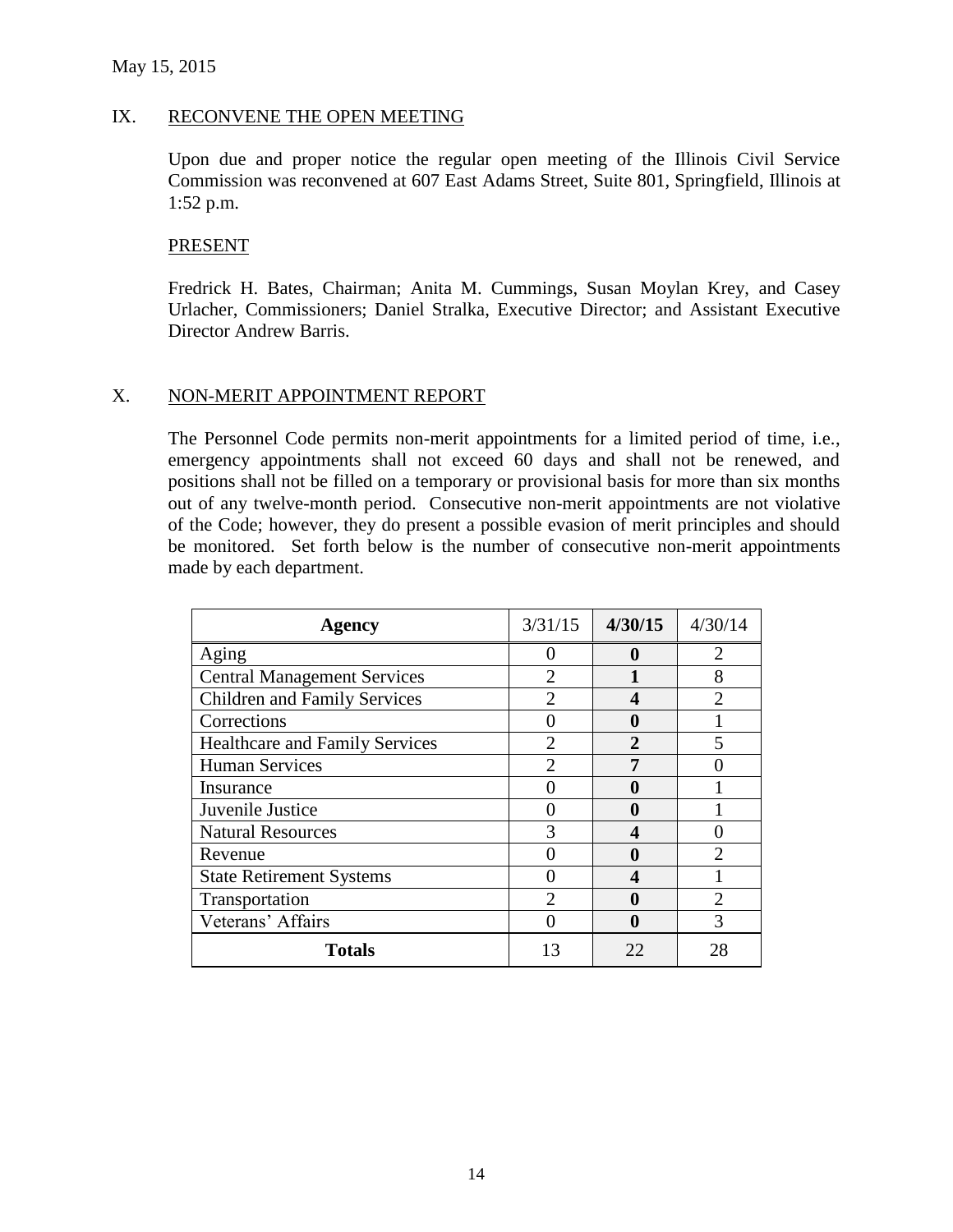### XI. PUBLICLY ANNOUNCED DECISIONS RESULTING FROM APPEALS

#### **DA-27-15**

| Employee    | Tanya Ling            | Appeal Date         | 12/10/14          |
|-------------|-----------------------|---------------------|-------------------|
| Agency      | <b>Human Services</b> | Decision Date       | 04/24/15          |
| Appeal Type | Discharge             | <b>Proposal for</b> | Discharge upheld. |
| ALJ         | <b>Andrew Barris</b>  | Decision            |                   |

**IT WAS MOVED BY COMMISSIONER CUMMINGS, SECONDED BY COMMISSIONER URLACHER, AND BY ROLL CALL VOTE OF 4-0 THE MOTION ADOPTED TO AFFIRM AND ADOPT THE PROPOSAL FOR DECISION OF THE ADMINISTRATIVE LAW JUDGE TO UPHOLD THE DISCHARGE FOR THE REASONS SET FORTH IN THE PROPOSAL FOR DECISION DATED APRIL 24, 2015.**

| <b>BATES</b> | YES. | <b>CUMMINGS</b> | YES |
|--------------|------|-----------------|-----|
| <b>KREY</b>  | YES. | <b>URLACHER</b> | YES |

#### **S-3-15**

| Employee    | Fee F. Habtes        | Appeal Date         | 7/14/14                 |
|-------------|----------------------|---------------------|-------------------------|
| Agency      | Veterans' Affairs    | Decision Date       | 5/01/15                 |
| Appeal Type | <b>Suspension</b>    | <b>Proposal for</b> | Suspension reduced from |
| ALJ         | <b>Andrew Barris</b> | Decision            | 30 days to 20 days.     |

**IT WAS MOVED BY COMMISSIONER URLACHER, SECONDED BY COMMISSIONER KREY, AND BY ROLL CALL VOTE OF 4-0 THE MOTION ADOPTED TO AFFIRM AND ADOPT THE PROPOSAL FOR DECISION OF THE ADMINISTRATIVE LAW JUDGE TO REDUCE THE SUSPENSION FROM 30 DAYS TO 20 DAYS FOR THE REASONS SET FORTH IN THE PROPOSAL FOR DECISION DATED MAY 1, 2015.**

| <b>BATES</b> | YES  | <b>CUMMINGS</b> | YES |
|--------------|------|-----------------|-----|
| <b>KREY</b>  | YES. | <b>URLACHER</b> | YES |

#### XII. APPEALS TERMINATED WITHOUT DECISION ON THE MERITS

#### **DA-40-15**

| Employee                | Laurence Goehl, Jr.  | Appeal Date         | 3/23/15               |
|-------------------------|----------------------|---------------------|-----------------------|
| Agency                  | Veterans' Affairs    | Decision Date       | 4/14/15               |
| Appeal Type   Discharge |                      | <b>Proposal for</b> | Dismissed; withdrawn. |
| ALJ                     | <b>Andrew Barris</b> | Decision            |                       |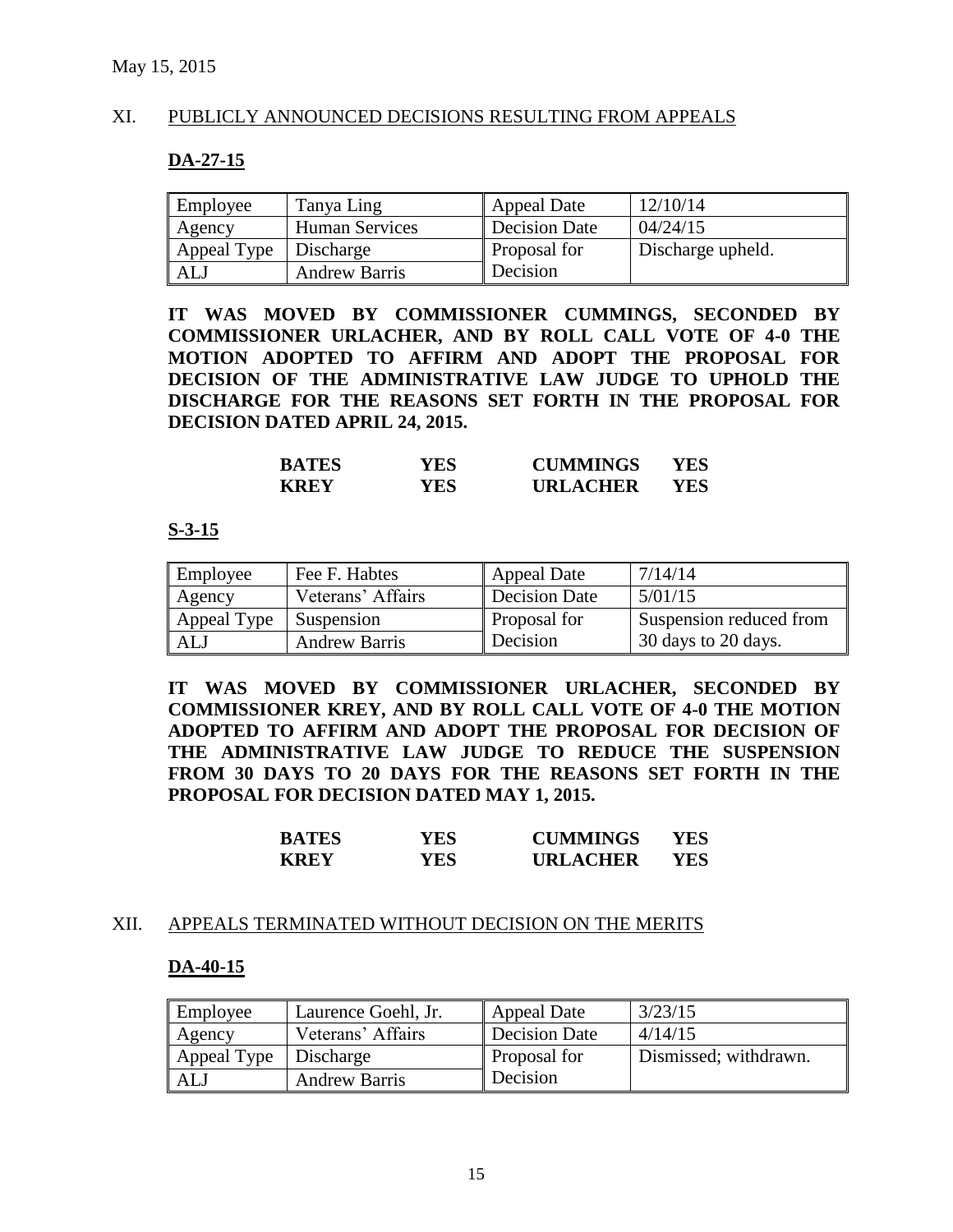## **DA-41-15**

| Employee    | Cindy S. Alderson    | Appeal Date   | 4/01/15               |
|-------------|----------------------|---------------|-----------------------|
| Agency      | Juvenile Justice     | Decision Date | 4/14/15               |
| Appeal Type | Discharge            | Proposal for  | Dismissed; withdrawn. |
| ALJ         | <b>Andrew Barris</b> | Decision      |                       |

**IT WAS MOVED BY COMMISSIONER CUMMINGS, SECONDED BY COMMISSIONER URLACHER, AND BY ROLL CALL VOTE OF 4-0 THE MOTION ADOPTED TO AFFIRM AND ADOPT THE PROPOSAL FOR DECISIONS OF THE ADMINISTRATIVE LAW JUDGE TO DISMISS THE APPEALS FOR THE REASONS SET FORTH IN THE PROPOSALS FOR DECISION.**

| <b>BATES</b> | YES. | <b>CUMMINGS</b> | YES |
|--------------|------|-----------------|-----|
| <b>KREY</b>  | YES  | <b>URLACHER</b> | YES |

#### XIII. STAFF REPORT

Executive Director Daniel Stralka reported that:

- Chairman Bates' appointment was confirmed by the Senate on April 30, 2015. On that same day, the Commission's Senate Appropriation hearing took place.
- The Commissioners restated their condolences at the passing of Garrett FitzGerald. Executive Director Stralka advised that in accordance with their wishes, a suitable floral arrangement had been ordered on behalf of the Commission. A resolution was made and unanimously passed to recognize Garrett FitzGerald's service to the Civil Service Commission as Commissioner and Chairman. A suitable copy of this resolution of appreciation is to be signed by all Commissioners, framed, and presented to the family of Garrett FitzGerald.
- $\triangleright$  With regard to the ongoing issues regarding the Staff Assistant positions at the Illinois Department of Transportation, the agency provided the Commission a brief response to the Commission's pending request to be included in any resolution. The response indicated that the agency is working with the Special Master in its pending litigation to craft a narrower definition of "technical" employees as set forth in the Personnel Code. Once that is done, it would be submitted to the Commission for review and comment. Chairman Bates then advised the Commissioners about recent correspondence he sent to the Governor's Office after discovering that the Illinois Department of Transportation Technical Merit Board was established, though not staffed. Executive Director Stralka then noted that he had previously been advised of the Chairman's letter and made a follow up telephone call with the Department of Transportation. Executive Director Stralka was advised that there are no plans to staff the Technical Merit Board until a more global resolution of hiring procedures is completed.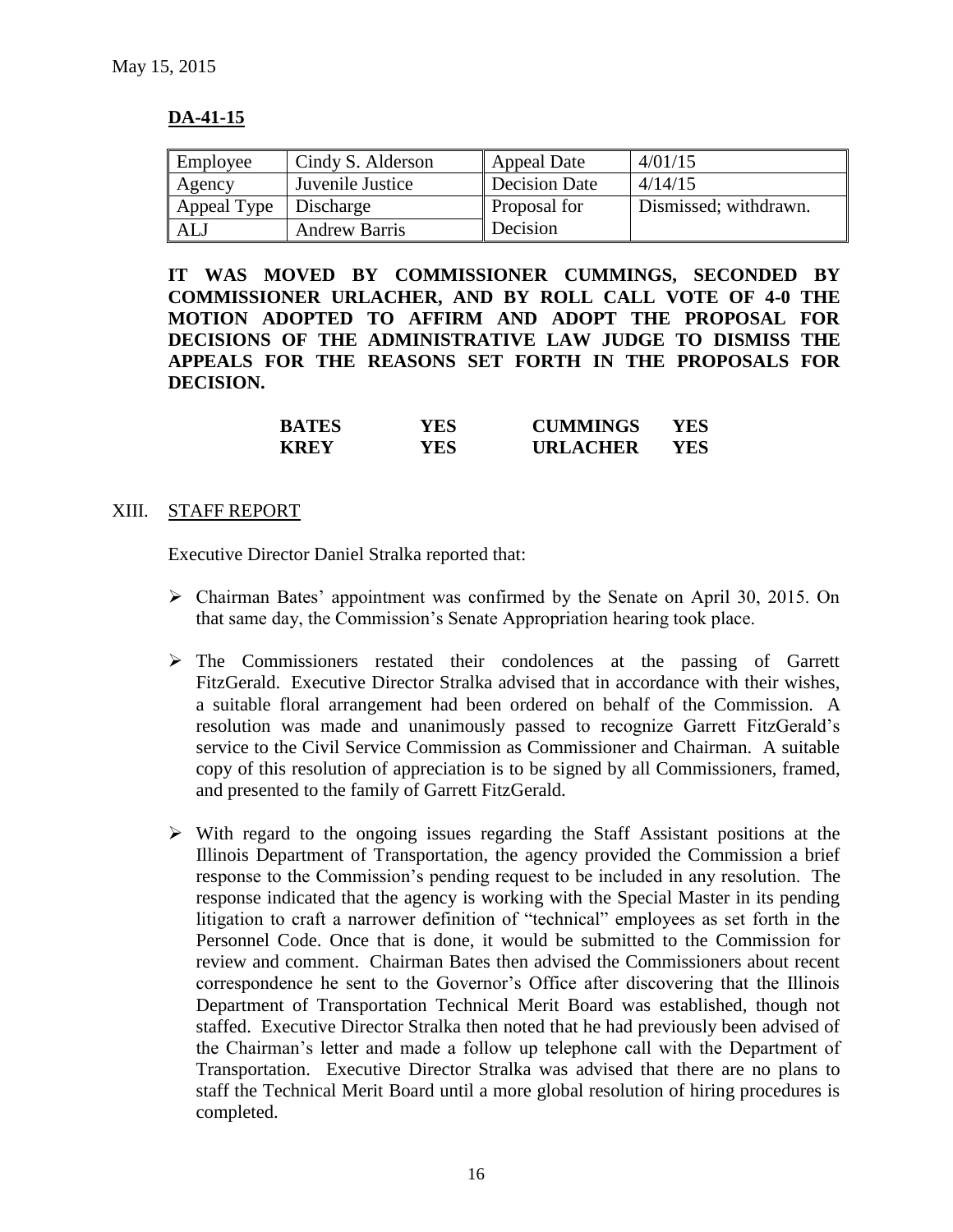$\triangleright$  Beckie Daniken compiled ten years of statistical information for a presentation that Executive Director Stralka will be making before the Illinois Government Bar Association and it was decided to share these with the Commissioners. With regard to contested disciplinary appeals that resulted in a final decision by the Commission, the agency's applied discipline was upheld 45% of the time while the employee was either exonerated or received a lesser form of discipline 55% of the time. As to all types of appeals, the success rate for the agencies was 60%. As to final decisions that were subject to Administrative Review actions, the Commission's determination was upheld 89% of the time during this ten-year period (2005 through 2014).

Commissioner Cummings then brought up how these figures compare to the Commission's decisions and a general discussion ensued which all Commissioners participated in.

Assistant Executive Director Andrew Barris made a brief presentation on pending legislation that tangentially affects the Commission. In sum, Senate Bill 0981, sponsored by Sen. Karen McConnaughay, amends several sections of the Illinois Public Labor Relations Act (IPLRA) and the Personnel Code (Code) such as:

- $\triangleright$  Amends the IPLRA to address the definitions of supervisors, managers, professional employees, public employees and Rutan-exemption in addition to requiring that the IPLRA as amended shall be construed consistently with the Code.
- $\triangleright$  It also states that the Code shall control if there is a conflict between the IPLRA and the Code.
- $\triangleright$  The bill adds language to the Code stating that the Code is the "primary" determination" regarding rights of employees under the Governor.
- $\triangleright$  It addresses the definitions of technical and engineering staffs and Central Management Service's role in addressing these definitions, and it adds language regarding the duty of the Central Management Services Director to review Section 4(c) exemptions.
- $\triangleright$  It adds language regarding the Commission's responsibility in hearing disciplinary appeals by referencing Section 2 (Purpose; construction) and the Code's "primary" role regarding rights of employees.

In sum, HB0574, sponsored by Reps. Michael Madigan, Jim Durkin and Keith Wheeler, creates a separate state agency for the Abraham Lincoln Presidential Library. As a result, current employees at the Illinois Historic Preservation Agency will be transferred to the Department of Commerce and Economic Opportunity, Division of Historic Sites. Those employees transferred shall retain any rights under the Code and/or collective bargaining. However, any new employees hired by the Abraham Lincoln Presidential Library will not be subject to the Code or any collective bargaining agreement.